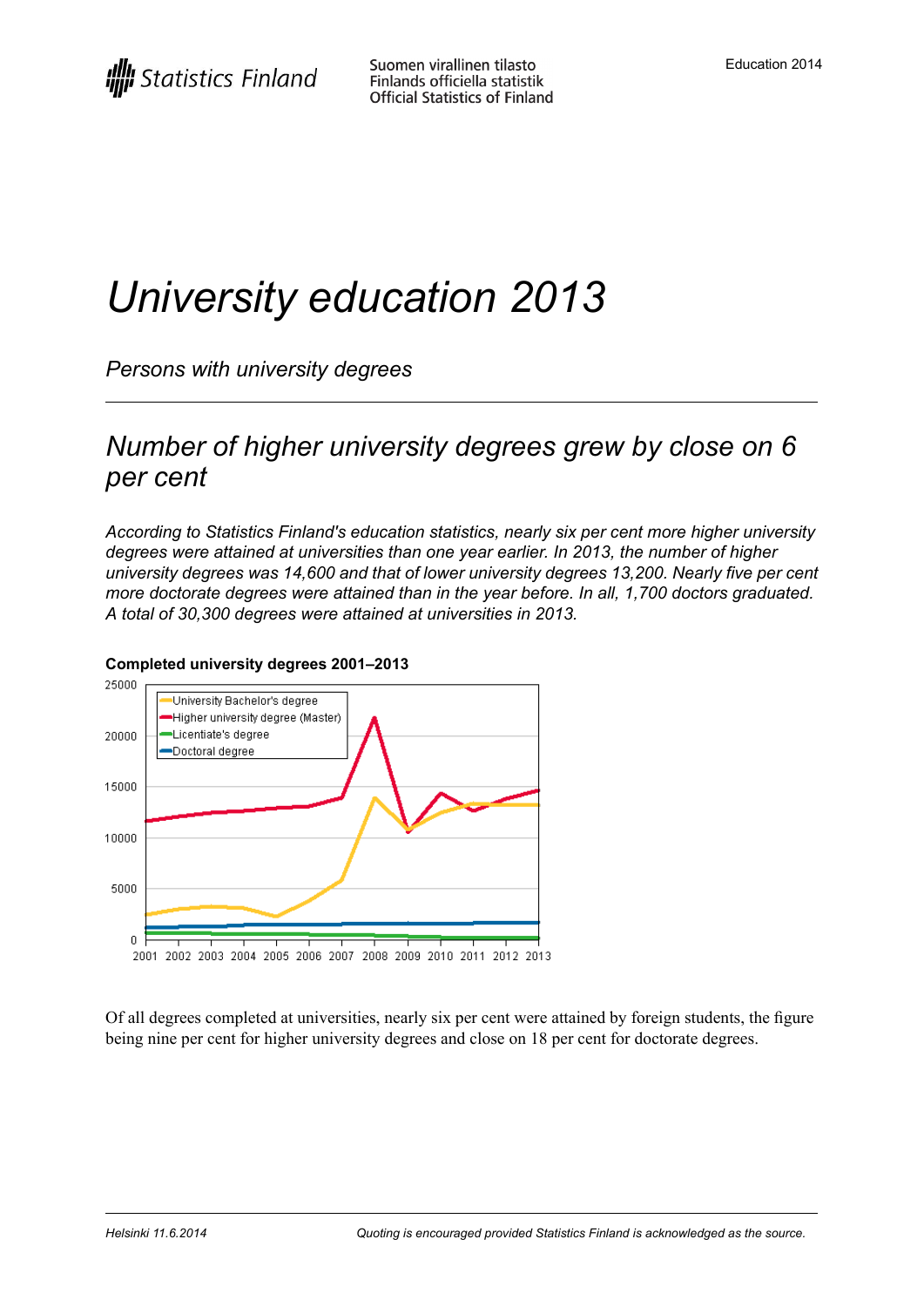

#### **Completed university degrees by fields of education (Educational Administration's classification 1995) in 2013**

In 2013, most degrees were completed in the female-dominated fields of humanities and education, 28 per cent. Nearly the same number of degrees was completed in administration and commerce, 27 per cent, and the third most degrees were completed in the field of technology and transport, 17 per cent. Most doctorate degrees were completed in the field of technology and transport, 24 per cent.

In 2013, the median time for completing a higher university degree was 6.5 years. Examined by programme, the graduation times were shortest for Master of Arts (Dance), four years. Architects had the longest graduation times, 8.5 years. The medians were calculated from gross study times, so the study times also include months of absence. In addition, studying may have been part-time. The study times were calculated at an accuracy of one month.

Examined by university, most degrees were completed at the University of Helsinki, 6,100. The second most degrees were attained at Aalto University and the University of Turku, in both 3,400 degrees. In 2013, the Theatre Academy, the Academy of Fine Arts and the Sibelius Academy were united as the University of the Arts Helsinki, where 400 degrees were attained. More detailed information on degrees attained at universities, for instance, by field of education and university, can be found in the [appendix](http://tilastokeskus.fi/til/yop/tau_en.html) [tables.](http://tilastokeskus.fi/til/yop/tau_en.html)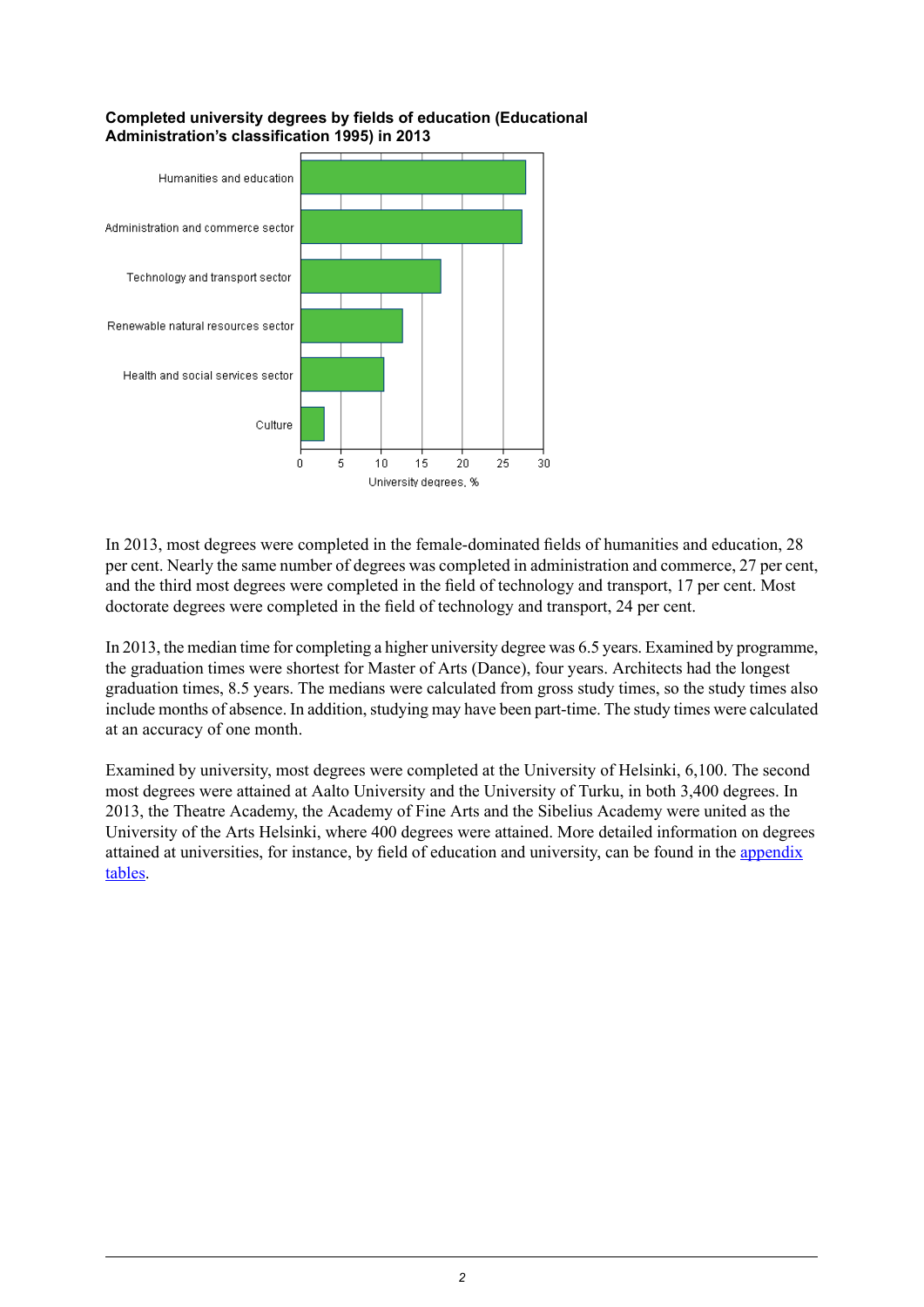# *Contents*

## *Tables*

### **Appendix tables**

| Appendix table 1. Completed university degrees by level of education and field of education (Educational |  |
|----------------------------------------------------------------------------------------------------------|--|
|                                                                                                          |  |
|                                                                                                          |  |
|                                                                                                          |  |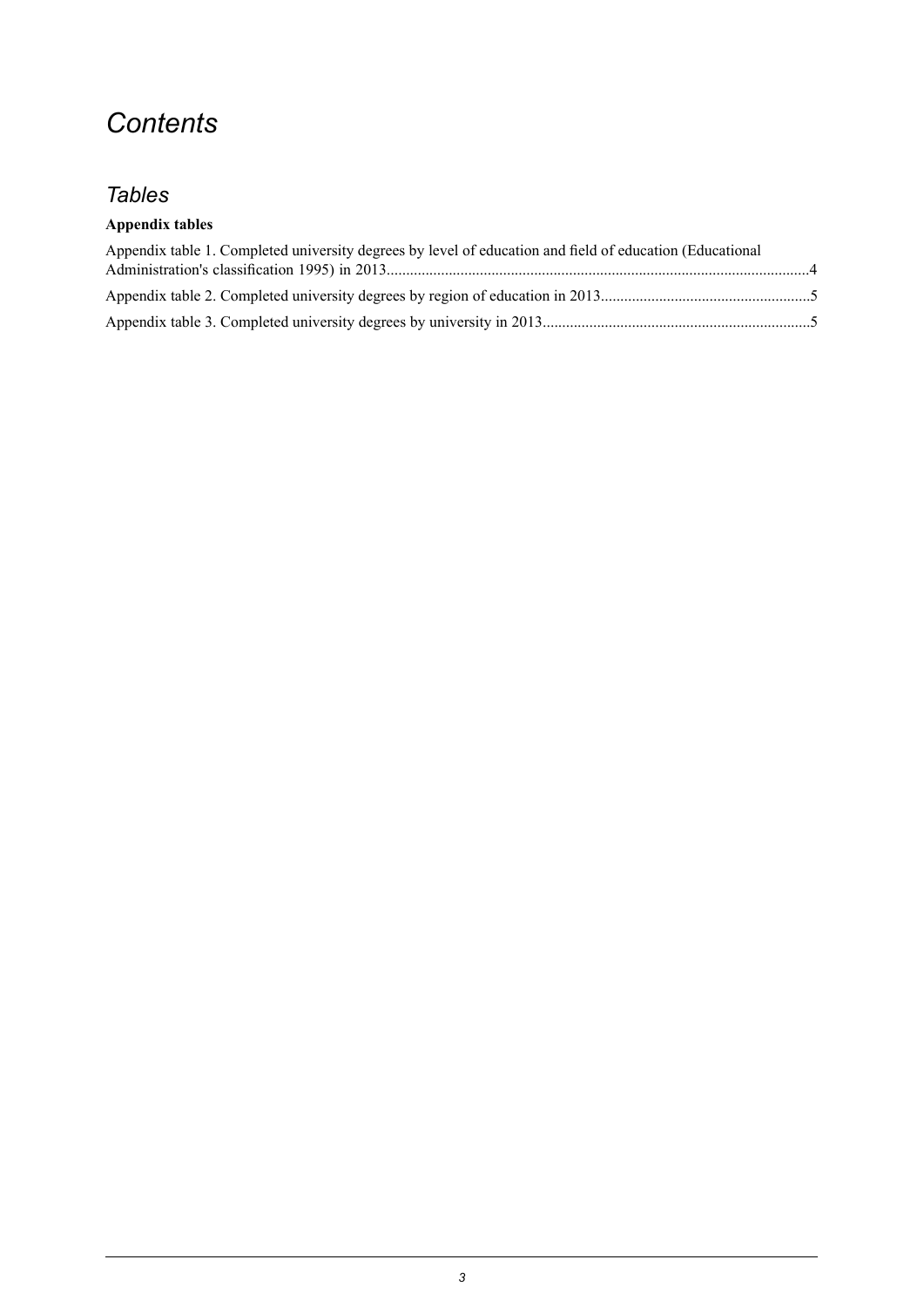# *Appendix tables*

#### <span id="page-3-0"></span>**Appendix table 1. Completed university degrees by level of education and field of education (Educational Administration's classification 1995) in 2013**

| Level of education                                            |                                    | Completed<br>qualifications and<br>degrees | Completed<br>qualifications and<br>degrees, men | Completed<br>qualifications and<br>degrees, women |
|---------------------------------------------------------------|------------------------------------|--------------------------------------------|-------------------------------------------------|---------------------------------------------------|
| Fields of education, total                                    |                                    | 30 322                                     | 12 536                                          | 17786                                             |
|                                                               | Renewable natural resources sector | 3839                                       | 1876                                            | 1963                                              |
|                                                               | Technology and transport sector    | 5 2 6 3                                    | 3 9 4 8                                         | 1 3 1 5                                           |
|                                                               | Administration and commerce sector | 8 3 2 3                                    | 3 4 4 3                                         | 4 880                                             |
|                                                               | Health and social services sector  | 3 1 5 4                                    | 880                                             | 2 2 7 4                                           |
|                                                               | Culture                            | 949                                        | 317                                             | 632                                               |
|                                                               | Humanities and education           | 8489                                       | 1782                                            | 6707                                              |
|                                                               | Other                              | 305                                        | 290                                             | 15                                                |
| <b>University</b>                                             | Fields of education, total         | 13 157                                     | 5468                                            | 7689                                              |
| <b>Bachelor's</b><br>degree                                   | Renewable natural resources sector | 1574                                       | 741                                             | 833                                               |
|                                                               | Technology and transport sector    | 2 2 9 5                                    | 1759                                            | 536                                               |
|                                                               | Administration and commerce sector | 3833                                       | 1676                                            | 2 1 5 7                                           |
|                                                               | Health and social services sector  | 771                                        | 139                                             | 632                                               |
|                                                               | Culture                            | 362                                        | 123                                             | 239                                               |
|                                                               | Humanities and education           | 4 182                                      | 894                                             | 3 2 8 8                                           |
|                                                               | Other                              | 140                                        | 136                                             | 4                                                 |
| Higher                                                        | Fields of education, total         | 14 603                                     | 5896                                            | 8707                                              |
| university<br>degree                                          | Renewable natural resources sector | 1854                                       | 904                                             | 950                                               |
| (Master)                                                      | Technology and transport sector    | 2 5 2 0                                    | 1874                                            | 646                                               |
|                                                               | Administration and commerce sector | 4 182                                      | 1 6 2 2                                         | 2 560                                             |
|                                                               | Health and social services sector  | 1 3 7 8                                    | 392                                             | 986                                               |
|                                                               | Culture                            | 550                                        | 179                                             | 371                                               |
|                                                               | Humanities and education           | 3 9 6 0                                    | 775                                             | 3 1 8 5                                           |
|                                                               | Other                              | 159                                        | 150                                             | 9                                                 |
| Professional                                                  | Fields of education, total         | 653                                        | 229                                             | 424                                               |
| specialisation<br>in medicine,<br>veterinary and<br>dentistry | Health and social services sector  | 653                                        | 229                                             | 424                                               |
| Licentiate's                                                  | Fields of education, total         | 179                                        | 72                                              | 107                                               |
| degree                                                        | Renewable natural resources sector | 28                                         | 13                                              | 15                                                |
|                                                               | Technology and transport sector    | 39                                         | 27                                              | 12 <sup>°</sup>                                   |
|                                                               | Administration and commerce sector | 50                                         | 17                                              | 33                                                |
|                                                               | Health and social services sector  | 2                                          | 1                                               | 1                                                 |
|                                                               | Culture                            | 4                                          | 2                                               | $\overline{2}$                                    |
|                                                               | Humanities and education           | 56                                         | 12                                              | 44                                                |
| <b>Doctorate</b>                                              | Fields of education, total         | 1730                                       | 871                                             | 859                                               |
| degree                                                        | Renewable natural resources sector | 383                                        | 218                                             | 165                                               |
|                                                               | Technology and transport sector    | 409                                        | 288                                             | 121                                               |
|                                                               | Administration and commerce sector | 258                                        | 128                                             | 130                                               |
|                                                               | Health and social services sector  | 350                                        | 119                                             | 231                                               |
|                                                               | Culture                            | 33                                         | 13                                              | 20                                                |
|                                                               | Humanities and education           | 291                                        | 101                                             | 190                                               |
|                                                               | Other                              | 6                                          | 4                                               | $\overline{2}$                                    |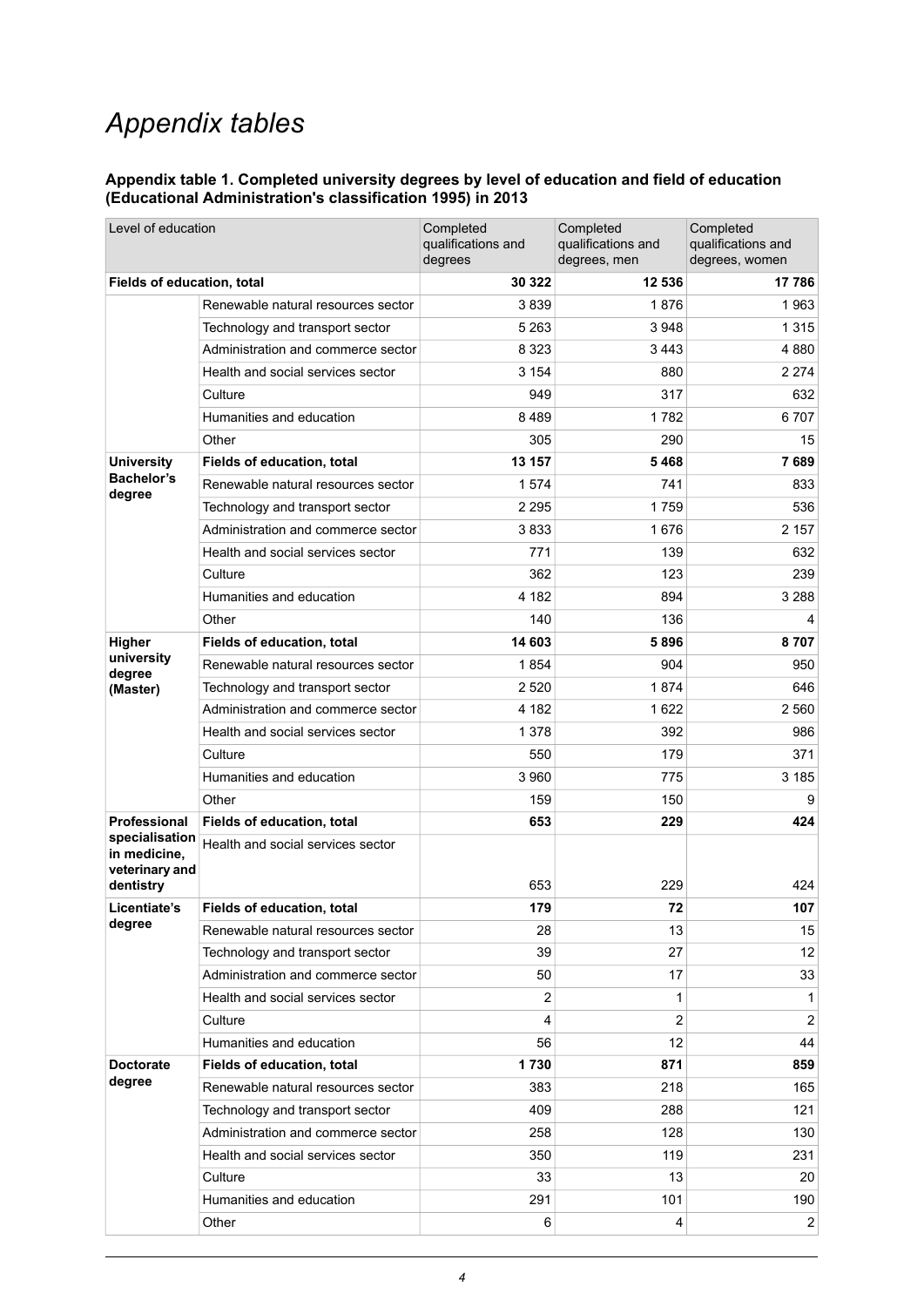| Regions of Education        | Completed qualifications and<br>degrees | Completed qualifications and<br>degrees, men | Completed qualifications and<br>degrees, women |
|-----------------------------|-----------------------------------------|----------------------------------------------|------------------------------------------------|
| <b>Whole Country, Total</b> | 30 322                                  | 12 536                                       | 17 786                                         |
| Uusimaa                     | 10 410                                  | 4 5 9 0                                      | 5820                                           |
| Varsinais-Suomi             | 3739                                    | 1403                                         | 2 3 3 6                                        |
| Satakunta                   | 468                                     | 173                                          | 295                                            |
| Pirkanmaa                   | 3971                                    | 1835                                         | 2 1 3 6                                        |
| Päijät-Häme                 | 53                                      | 22                                           | 31                                             |
| Kymenlaakso                 | 1                                       | 0                                            | 1                                              |
| South Karelia               | 1 0 2 6                                 | 656                                          | 370                                            |
| Etelä-Savo                  | 264                                     | 53                                           | 211                                            |
| Pohjois-Savo                | 1 1 9 9                                 | 376                                          | 823                                            |
| North Karelia               | 1 4 0 7                                 | 513                                          | 894                                            |
| <b>Central Finland</b>      | 2765                                    | 939                                          | 1826                                           |
| South Ostrobothnia          | 4                                       |                                              | 3                                              |
| Ostrobothnia                | 1 3 6 0                                 | 522                                          | 838                                            |
| Central Ostrobothnia        | 88                                      | 12                                           | 76                                             |
| North Ostrobothnia          | 2 501                                   | 1 1 5 3                                      | 1 3 4 8                                        |
| Kainuu                      | 135                                     | 44                                           | 91                                             |
| Lapland                     | 931                                     | 244                                          | 687                                            |

## <span id="page-4-0"></span>**Appendix table 2. Completed university degrees by region of education in 2013**

### <span id="page-4-1"></span>**Appendix table 3. Completed university degrees by university in 2013**

| University                            | Completed qualifications<br>and degrees | Completed qualifications<br>and degrees, men | Completed qualifications<br>and degrees, women |
|---------------------------------------|-----------------------------------------|----------------------------------------------|------------------------------------------------|
| Total                                 | 30 322                                  | 12 536                                       | 17786                                          |
| University of Helsinki                | 6 0 5 3                                 | 1849                                         | 4 2 0 4                                        |
| Åbo Akademi University                | 1036                                    | 352                                          | 684                                            |
| University of Oulu                    | 2628                                    | 1 190                                        | 1438                                           |
| University of Tampere                 | 2515                                    | 692                                          | 1823                                           |
| University of Jyväskylä               | 2857                                    | 954                                          | 1903                                           |
| Hanken School of Economics            | 497                                     | 253                                          | 244                                            |
| University of Vaasa                   | 902                                     | 406                                          | 496                                            |
| Lappeenranta University of Technology | 1 0 5 4                                 | 672                                          | 382                                            |
| Tampere University of Technology      | 1 550                                   | 1 1 8 4                                      | 366                                            |
| University of Lapland                 | 931                                     | 244                                          | 687                                            |
| National Defence University           | 305                                     | 290                                          | 15                                             |
| <b>Aalto University</b>               | 3424                                    | 2 1 6 1                                      | 1 2 6 3                                        |
| University of Eastern Finland         | 2 7 8 2                                 | 904                                          | 1878                                           |
| University of Turku                   | 3 3 7 6                                 | 1 2 2 0                                      | 2 156                                          |
| University of the Arts Helsinki       | 412                                     | 165                                          | 247                                            |